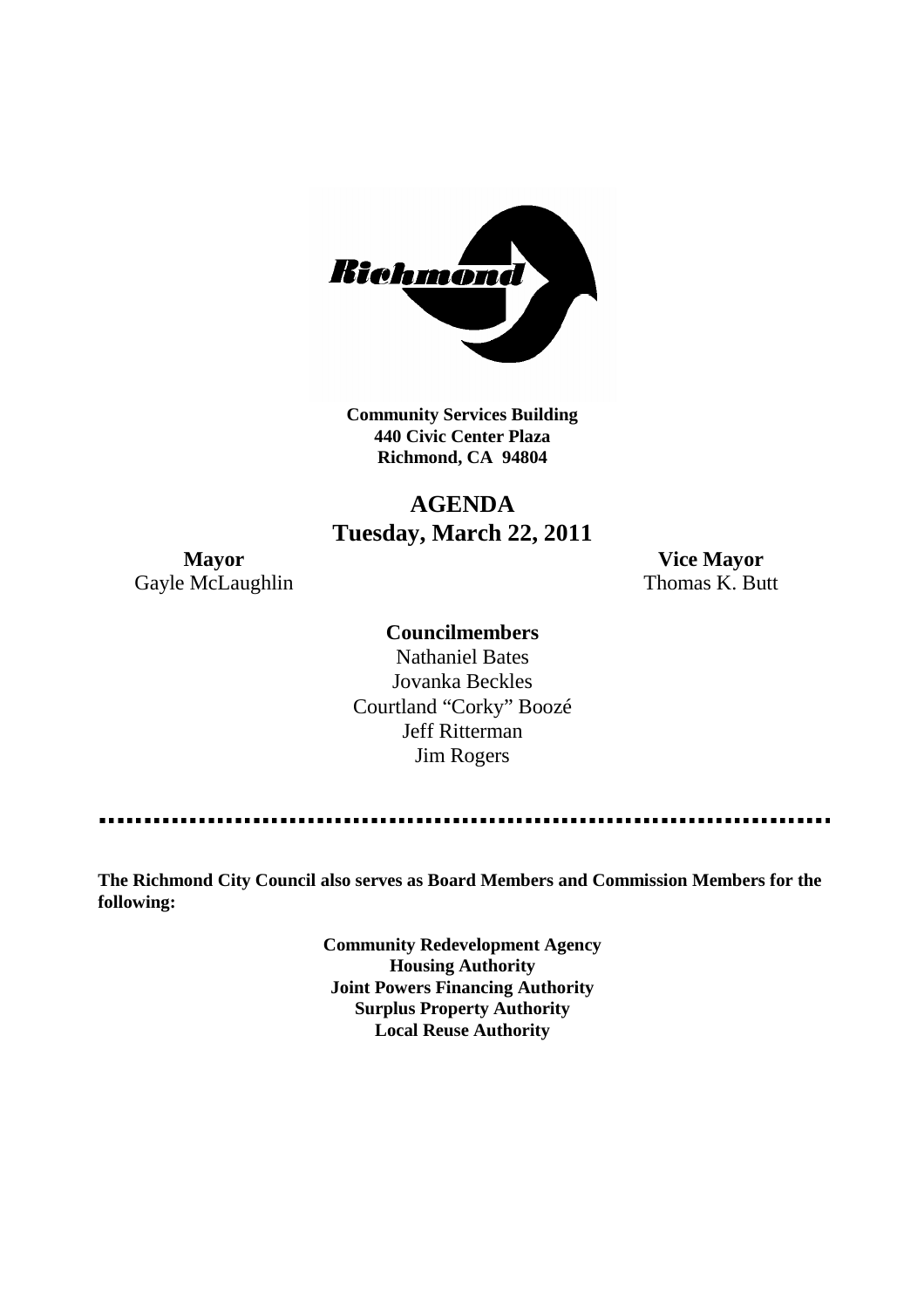# **MEETING PROCEDURES**

The City of Richmond encourages community participation at its City Council meetings and has established procedures that are intended to accommodate public input in a timely and time-sensitive way. As a courtesy to all members of the public who wish to participate in City Council meetings, please observe the following procedures:

**PUBLIC COMMENT ON AGENDA ITEMS:** Anyone who desires to address the City Council on items appearing on the agenda must complete and file a pink speaker's card with the City Clerk **prior** to the City Council's consideration of the item. Once the City Clerk has announced the item and discussion has commenced, no person shall be permitted to speak on the item other than those persons who have submitted their names to the City Clerk. Your name will be called when the item is announced for discussion. **Each speaker will be allowed TWO (2) MINUTES to address the City Council on NON-PUBLIC HEARING items listed on the agenda.**

**OPEN FORUM FOR PUBLIC COMMENT:** Individuals who would like to address the City Council on matters not listed on the agenda or on **Presentations, Proclamations and Commendations, Report from the City Attorney, or Reports of Officers** may do so under Open Forum. All speakers must complete and file a pink speaker's card with the City Clerk **prior** to the commencement of Open Forum. **The amount of time allotted to individual speakers shall be determined based on the number of persons requesting to speak during this item. The time allocation for each speaker will be as follows: 15 or fewer speakers, a maximum of 2 minutes; 16 to 24 speakers, a maximum of 1 and one-half minutes; and 25 or more speakers, a maximum of 1 minute.**

### **SPEAKERS ARE REQUESTED TO OCCUPY THE RESERVED SEATS IN THE FRONT ROW BEHIND THE SPEAKER'S PODIUM AS THEIR NAME IS ANNOUNCED BY THE CITY CLERK.**

**CONSENT CALENDAR:** Consent Calendar items are considered routine and will be enacted, approved or adopted by one motion unless a request for removal for discussion or explanation is received from the audience or the City Council. A member of the audience requesting to remove an item from the Consent Calendar must complete and file a speaker's card with the City Clerk **prior to the City Council's consideration of Agenda Review.** An item removed from the Consent Calendar may be placed anywhere on the agenda following the City Council's agenda review.

*The City Council's adopted Rules of Procedure recognize that debate on policy is healthy; debate on personalities is not. The Chairperson has the right and obligation to cut off discussion that is too personal, too loud, or too crude.*

**\*\*\*\*\*\*\*\*\*\*\*\*\*\*\*\*\*\*\*\*\*\*\*\*\*\*\*\*\*\*\*\*\*\*\*\*\*\*\*\*\*\*\*\*\*\*\*\*\*\*\*\*\*\*\*\*\*\***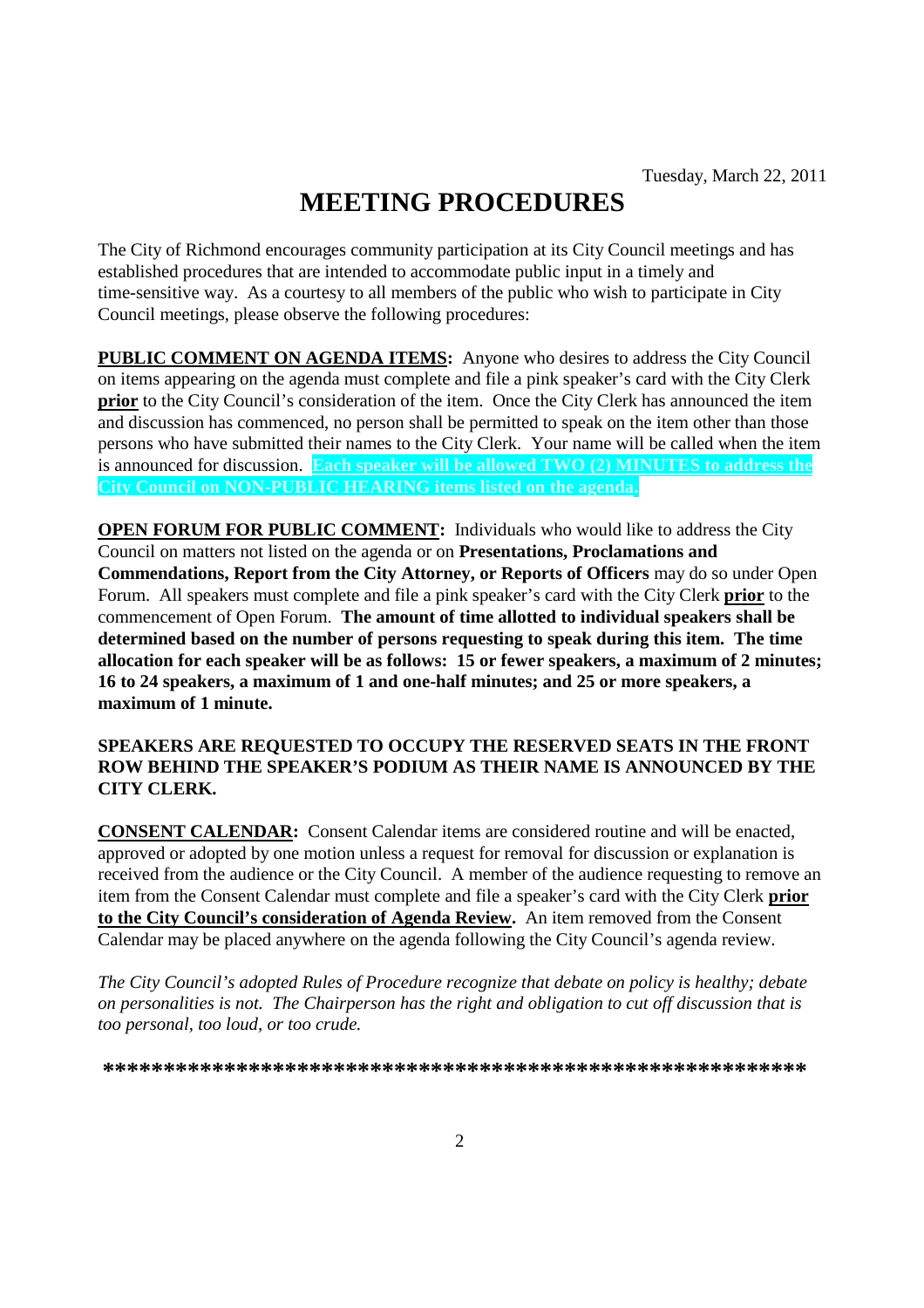Tuesday, March 22, 2011

# **EVENING OPEN SESSION**

5:00 p.m.

# **A. ROLL CALL**

# **B. PUBLIC COMMENT**

# **C. ADJOURN TO CLOSED SESSION**

# **CLOSED SESSION**

Shimada Room of the Community Services Building

# **A. CITY COUNCIL**

**A-1.** CONFERENCE WITH LEGAL COUNSEL - EXISTING LITIGATION (Subdivision [a] of Government Code Section 54956.9):

Astro Construction vs. City of Richmond

**A-2.** CONFERENCE WITH LEGAL COUNSEL - ANTICIPATED LITIGATION (Initiation of litigation pursuant to Subdivision (c) of Government Code Section 54956.9):

One Case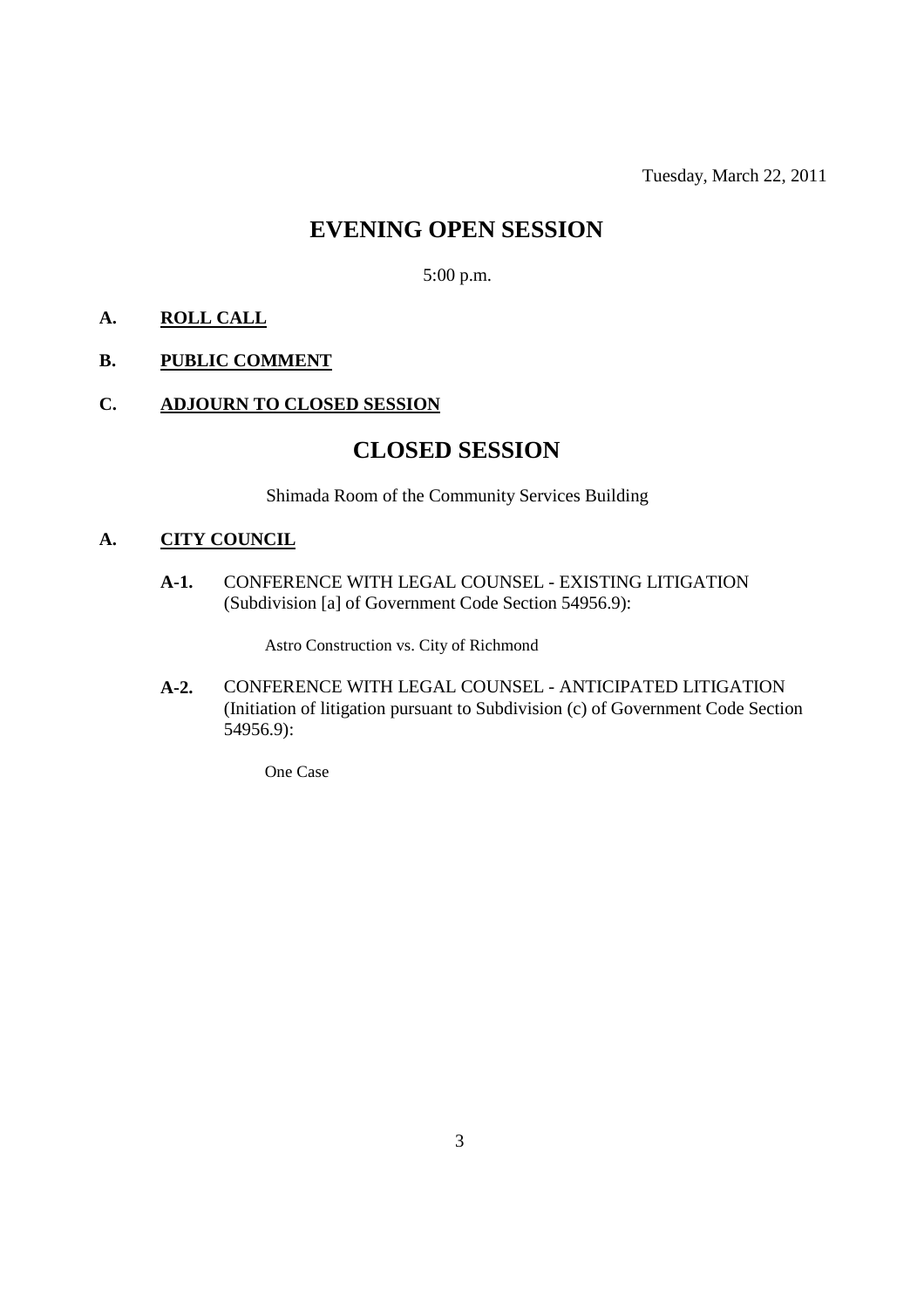Tuesday, March 22, 2011

# **SPECIAL MEETING OF THE RICHMOND HOUSING AUTHORITY**

# 5:30 p.m.

- **A. PLEDGE TO THE FLAG**
- **B. ROLL CALL**
- **C. STATEMENT OF CONFLICT OF INTEREST**
- **D. OPEN FORUM FOR PUBLIC COMMENT**
- **E. AGENDA REVIEW**

### **F. HOUSING AUTHORITY CONSENT CALENDAR**

**F-1.** ADOPT a resolution authorizing the executive director to execute a contract with Cypress Private Security to provide security services for the public housing senior developments, Nevin Plaza, Hacienda, and Friendship Manor, for a oneyear term with three optional one-year extensions, at a cost of \$305,000 annually. This procurement process was reviewed and approved by the Department of Housing and Urban Development (HUD) (This item was reviewed and recommended for approval by the Housing Advisory Commission at its March 14, 2011, meeting) - Richmond Housing Authority (Tim Jones 621-1310).

# **G. ADJOURNMENT**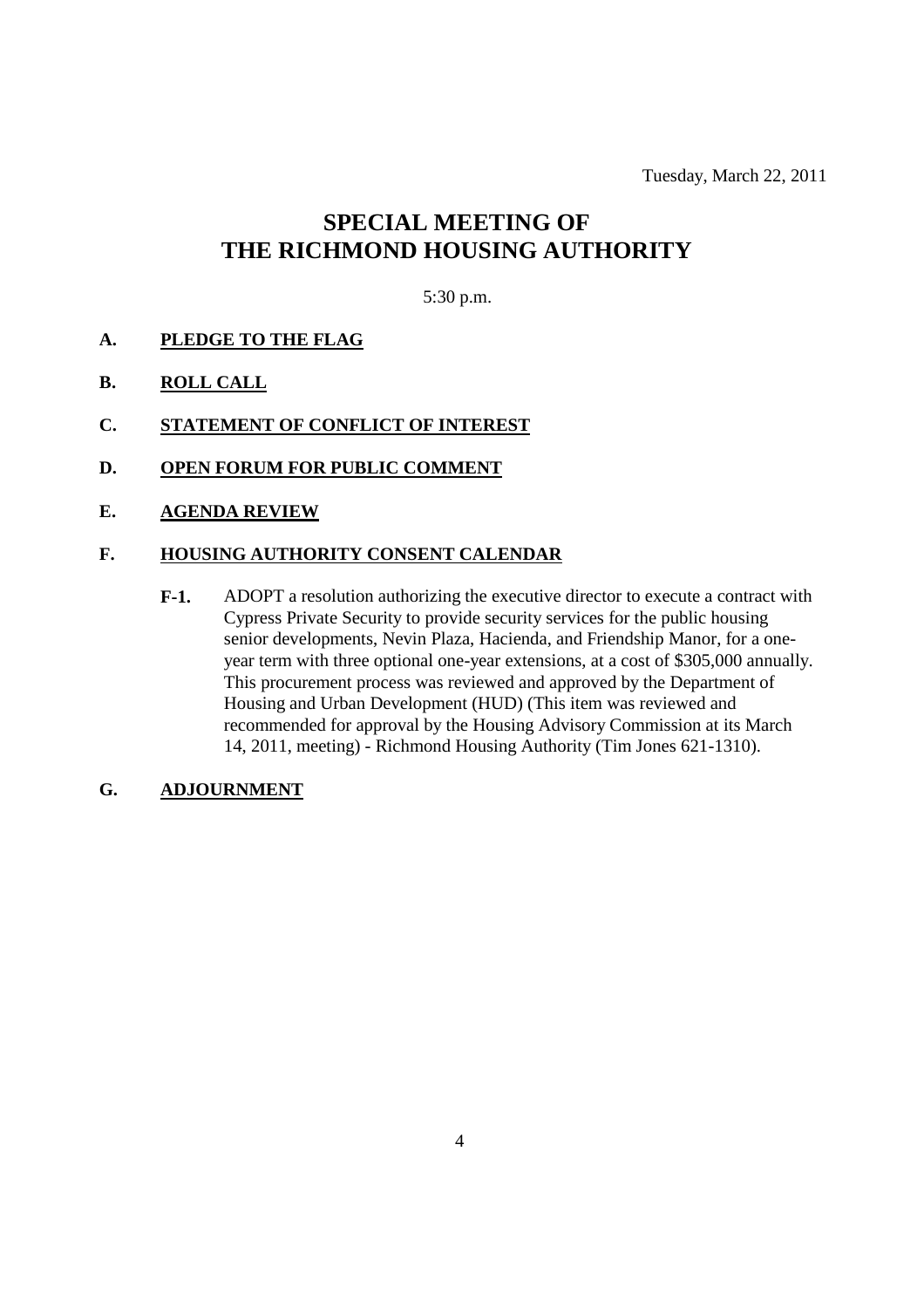Tuesday, March 22, 2011

# **SPECIAL MEETING OF THE RICHMOND CITY COUNCIL**

#### 6:30 p.m.

#### **A. ROLL CALL**

#### **B. STATEMENT OF CONFLICT OF INTEREST**

#### **C. OPEN FORUM FOR PUBLIC COMMENT**

### **D. AGENDA REVIEW**

#### **E. PRESENTATIONS, PROCLAMATIONS, AND COMMENDATIONS**

- **E-1.** PROCLAMATION honoring the 75th Anniversary of the Richmond Art Center Mayor's Office (Mayor McLaughlin 620-6503).
- **E-2.** PROCLAMATION declaring March 2011 American Red Cross Month Mayor's Office (Mayor McLaughlin 620-6503).
- **E-3.** INTRODUCE and welcome six youth ambassadors and one teacher from Shimada, Japan who are visiting Richmond as part of the Richmond-Shimada Sister City Friendship Program - Councilmember Bates (620-6581).

#### **F. REPORT FROM THE CITY ATTORNEY OF FINAL DECISIONS MADE AND NON-CONFIDENTIAL DISCUSSIONS HELD DURING CLOSED SESSION**

#### **G. STUDY SESSION**

- **G-1.** RECEIVE a presentation by the Commission on Aging Mayor's Office (Mayor McLaughlin 620-6503).
- **G-2.** RECEIVE a video presentation welcoming the Lawrence Berkeley National Laboratory second campus to Richmond and acknowledge the staff that assisted in preparing the city's response - Councilmember Ritterman (620-6581).
- **G-3.** RECEIVE a presentation addressing community and American Civil Liberties Union (ACLU) concerns for protection of art mural creations and an update on developing a new community-based public art ordinance - Mayor's Office (Mayor McLaughlin 620-6503).